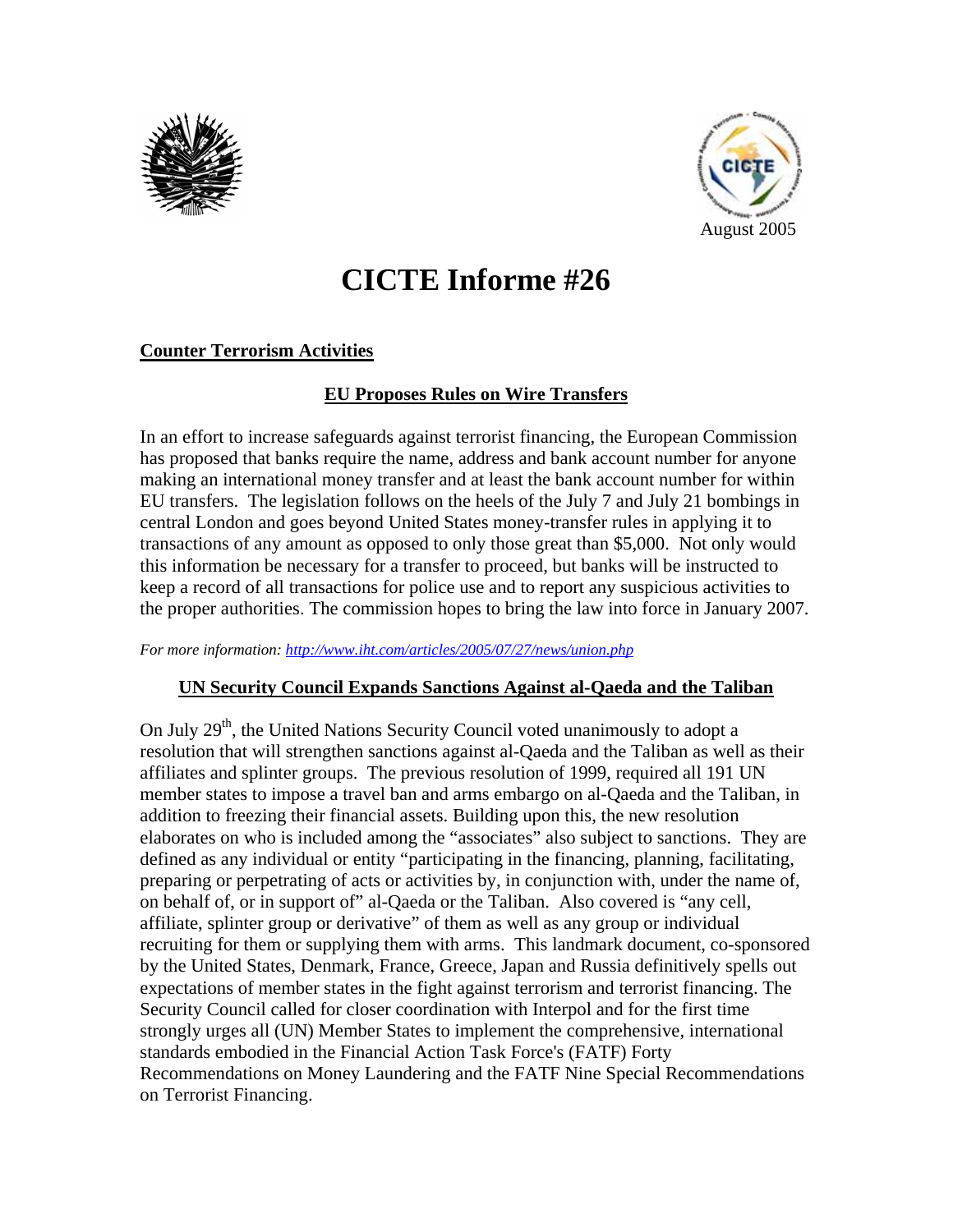*For more information: UNSC Resolution 1617: http://www.un.org/News/Press/docs/2005/sc8468.doc.htm News Articles: http://www.tucsoncitizen.com/breaking/072905sun\_terror.php http://news.xinhuanet.com/english/2005-07/30/content\_3286318.htm http://go.reuters.com/newsArticle.jhtml?type=worldNews&storyID=9216097&src=rss/worldNews*

## **Think-Tank Urges Public to Watch Out for Terrorists**

The Mackenzie Institute, a Toronto security think-tank, has compiled a list of suspicious activities that civilians should be watching for to prevent future terrorist bombings like the ones that occurred last month in London. Examples of suspicious activities include a car buyer who insists on paying in cash or an apartment that smells of chemicals. An article in the National Post listed additional activities mentioned in the report:

- *The theft or loss of badges, credentials, ID cards, government/military/emergency vehicles, uniforms.*
- *Photographing, sketching or surveillance of facilities or prominent buildings.*
- *Unusual patterns of seemingly unimportant activity: Examples might include increased foot traffic on a little used access tunnel underneath an office tower, or a fisherman who keeps returning to a point close to a nuclear power plant.*
- *A group of men … who occupy a house, apartment or motel rooms with no apparent purpose and who have no apparent patterns of departure/arrival that are consistent with commuting to work or school.*
- *If there is a smell of chemicals (particularly ammonia or acetone) coming from the above site, call it immediately. They may be cooking up explosives.*
- *Bulky clothing that may be inappropriate for the weather and circumstances can conceal a vest bomb.*

#### *For more information:*

*Mackenzie Institute Paper: http://www.mackenzieinstitute.com/2005/precursors-attack.htm Post Article: http://www.canada.com/national/nationalpost/news/story.html?id=183e5d17-6ce2-4bb0- 9ac9-5e1bbb7bc9fa*

### **Recent Events**

- July 11-29: Interagency Coordination and Counterterrorism Course (ICCT); National Defense University.
- July 18-22: GAFISUD Conference; Buenos Aires, Argentina.
- August 1-5: National Workshop on Anti-Terrorism Legislation; Panama.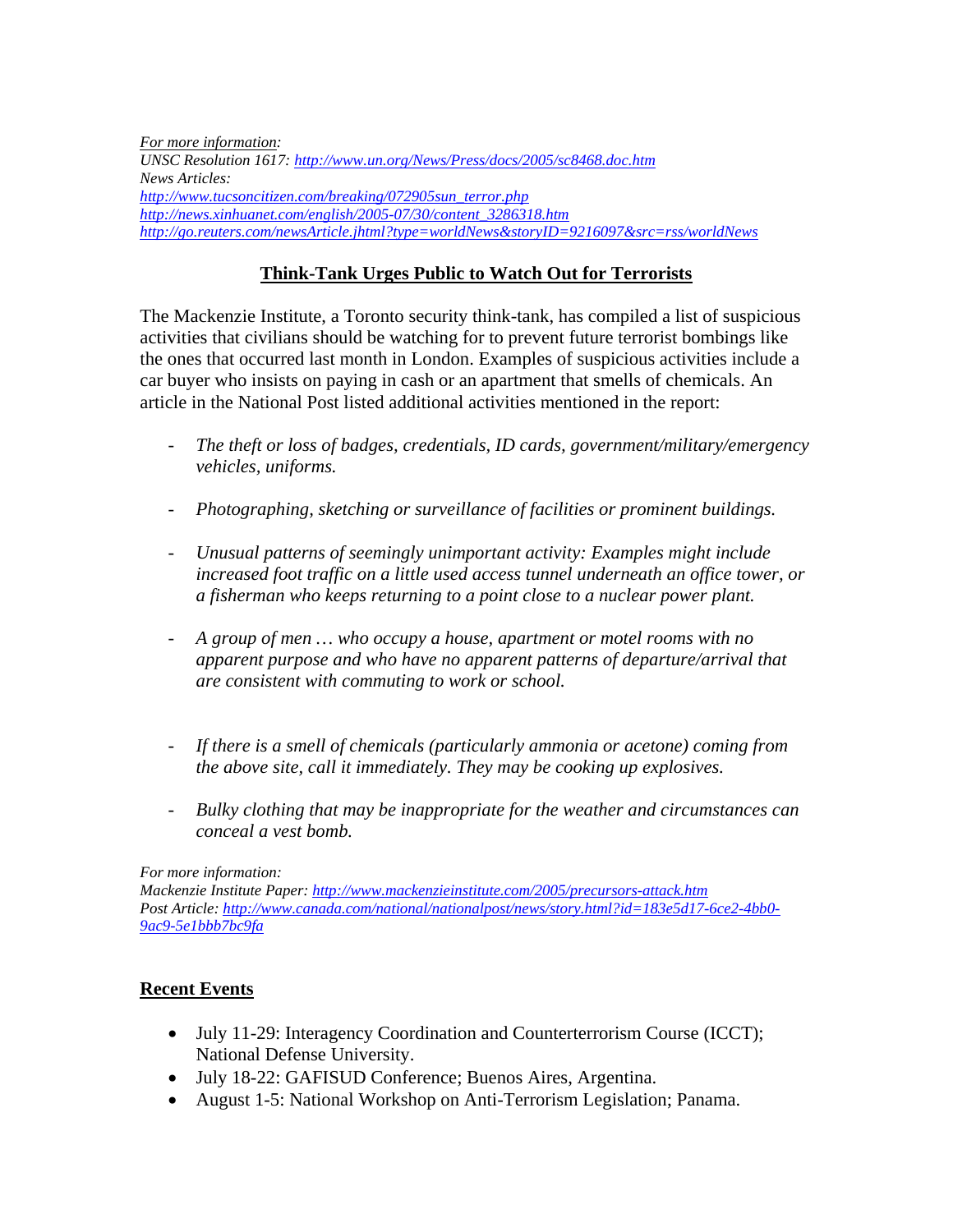- August 22-24: FIU Training Course; Buenos Aires, Argentina.
- August 22-26: Port Security Train the Trainers Workshop; Port of Spain, Trinidad.
- Aug 29 Sept 2: FBI Hostage Negotiation Course; Montego Bay, Jamaica.

## **Future Events**

- Sept 5-8: Regional Seminar on Integrity; Barbados.
- Sept 8-9:  $2<sup>nd</sup>$  Annual Counterterrorism Exercise; Montego Bay, Jamaica.
- Sept 14-16:  $2<sup>nd</sup>$  Meeting of Government Experts on Cyber Security; Sao Paolo, Brazil.

## **Recent Developments in the News**

• This October the **St. Kitts and Nevis Ministry of National Security, Justice, Immigration and Labour will introduce machine readable passports** in an effort to enhance border security. This component is in keeping with the International Civil Aviation Organization's (ICAO) accepted standards and regulations. The initiative is part of a unified effort by CARICOM countries and although it will not negate specific citizenship, the new passports will carry the CARICOM logo and the Federation's Coat of Arms.

*For more information: http://www.caribbeannetnews.com/cgibin/GPrint2002.pl?file=2005/07/28/introduce.shtml*

• Legislation has been submitted to the Dutch government that would make the **"glorification" of terrorism, war crimes, or genocide punishable by up to a year in prison and a fine of €4,500 (US \$5,400)**. The bill was proposed by Justice Minister Piet Hein Donner in an effort to control inflammatory comments that have increasingly strained relations between the Muslim and non-Muslim communities following the November 2 murder of filmmaker Theo van Gogh by a Muslim extremist.

*For more information: http://calibre.mworld.com/m/m.w?lp=GetStory&id=152089831*

• On July 29, the **European Commission announced a new anti-terrorism proposal that will require phone and Internet companies to keep a record of all calls for a year and messages for six months**. The contents of these calls and messages will not be recorded, but numbers and addresses of subscribers as well as start/log in and end/log out times will be. Although many businesses fear the additional expenses that will be incurred to comply with such legislation, the commission plans to go ahead with it this September although compensation amounts remain vague.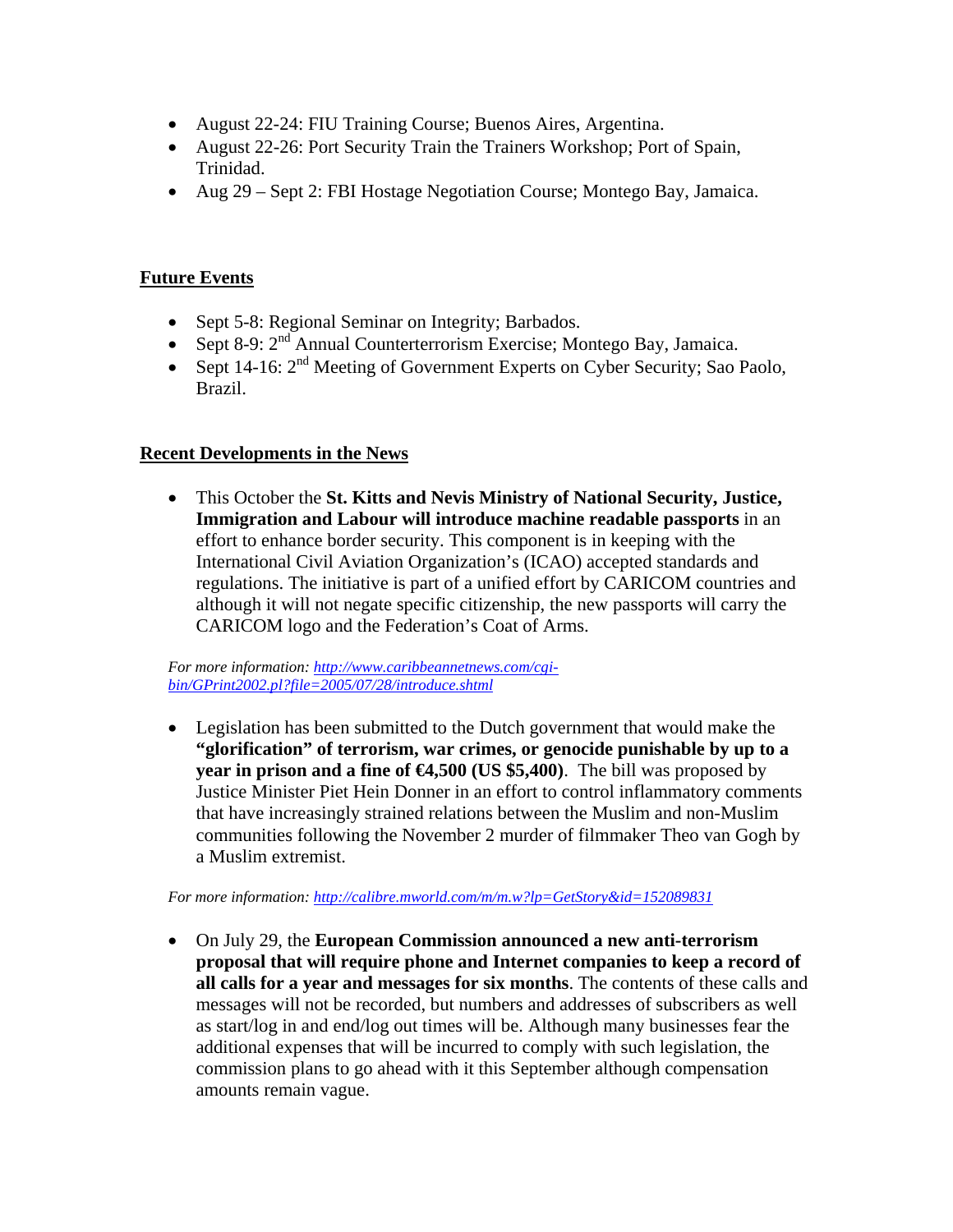#### *For more information: http://www.cellular-news.com/story/13605.php*

• July 29 saw France's Interior Minister Nicolas Sarcozy, announce a **new antiterrorism plan that includes the expulsion of a dozen Islamists between now and the end of August**. Men accused of preaching in favor of a "holy war," terrorism, and suicide bombings either at home or in Iraq will be returned to their countries of origin, most commonly in France's case to its former North African colonies. France, which has Europe's largest Muslim population, will pursue this policy towards Islamists regardless of citizenship or residency.

#### *For more information:*

*http://www.telegraph.co.uk/core/Content/displayPrintable.jhtml?xml=/news/2005/07/30/ncleric30.xml &site=5*

• Franco Frattini, the European Union Justice and Home Affairs Commissioner, warned that **Iraq has become a hub of training for suicide bombers**, "millions" of whom may return to Europe once the Iraqi regime stabilizes. Frattini stressed the need for a common EU strategy to attack the roots of radical Islamic terrorism by cooperating with moderate Muslim leaders to isolate extremists. To that end, he called for an inter-religious dialogue to be set up by next spring, saying that moderate Muslim leaders "cannot remain silent" and must "condemn terrorism … publicly."

#### F*or more information: http://www.tkb.org/NewsStory.jsp?storyID=79056*

• Following the July 29th UN Security Council resolution to crack down on financing for al-Qaeda and its allies, **Interpol promised tighter cooperation with the United Nations in the fight against terrorism**. Under the resolution, the international police body will receive a list of banned groups and their members from the UN to be added to organization's pre-existing database. The resolution also urged UN member states to report all lost or stolen travel papers to Interpol for registration in its global database.

#### *For more information: UN Counter-Terrorism News Bulletin – 1 August, 2005*

• Many watchers of the counter-terrorism operations and investigations ongoing in the European Union see **cooperation between member states "hamstrung by bureaucracy."** Barriers to information sharing and duplicity between regional organizations is preventing necessary integration at a time when the threat is largely transnational and inter-state cooperation is proving vital to success. The international nature of terrorism has been driven home once again by the recent arrest in Rome of Osman Hussain (also known as Hamdi Issac), a suspect in the London bombings. Hussain is to be extradited to Britain after a lengthy dispute over proceedings with the Italian justice system.

*For more information: http://news.ft.com/cms/s/dec6bf80-0228-11da-9481-00000e2511c8.html*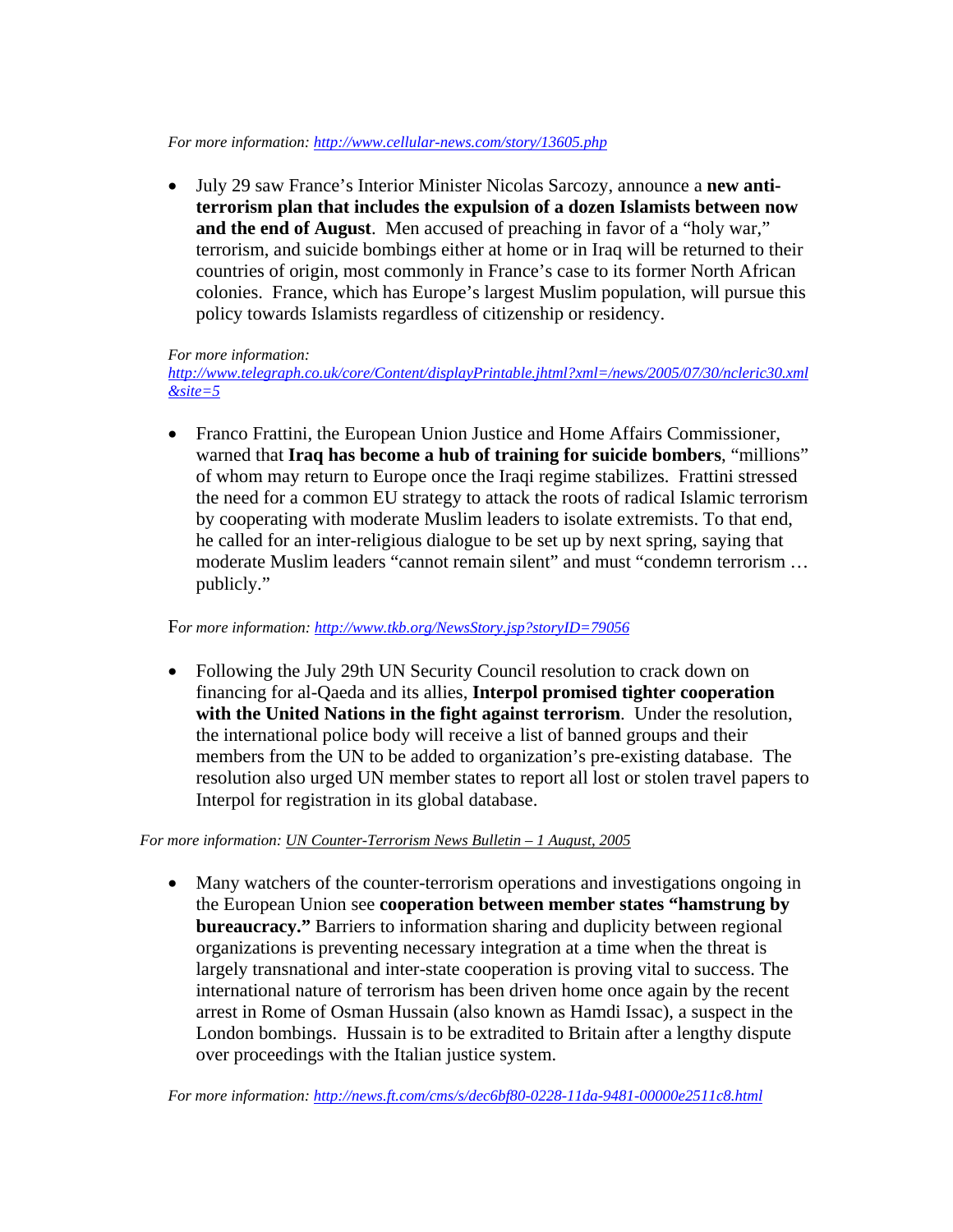#### *UN Counter-Terrorism News Bulletin – 17 August, 2005*

• On August 3, **Thai security personnel arrested an Algerian-born Briton carrying 452 forged passports** from numerous countries including France, Spain, Portugal, and Belgium. Mahieddine Daikh, a naturalized British citizen, was stopped at Bangkok's international airport and says he was paid £15,000 (US\$26,500) to act as courier for the travel documents for sale in London. According to his story, Daikh was hired by someone in London and the passports were purchased from an unidentified Pakistani man on Samui Island, a popular tourist resort area in southern Thailand.

*For more information: UN Counter-Terrorism News Bulletin – 4 August, 2005 http://news.yahoo.com/s/nm/crime\_thailand\_dc*

• British Prime Minister Tony Blair has outlined a series of proposals to expand his government's deportation powers to cover foreigners who encourage terrorism. To that end, **Britain detained 10 people on August 11 with an eye to return them to their countries of origin**. Home Secretary Charles Clarke said in a statement that they "now have good reason to believe … that [the deportees] will not be subject to torture or ill-treatment" although Prime Minister Blair said he was prepared to amend human rights laws to make deportations more straightforward.

*For more information: http://news.bbc.co.uk/1/hi/uk\_politics/4747573.stm http://news.yahoo.com/news?tmpl=story&u=/nm/20050811/ts\_nm/security\_britain\_dc*

• On August  $5<sup>th</sup>$ , **Australian officials announced an evacuation plan for the city of Sydney** that is modeled on the one used in the aftermath of the London bombings. In the event of a terrorist attack, text messages on mobile phones will alert police wardens to begin evacuating office workers and shoppers from Sydney's central business district and gather them together at three open-air evacuation sites where they can be directed to the best transport home. The location of those evacuation sites remains confidential for security purposes so they themselves do not become targets.

*For more information: http://www.alertnet.org/thenews/newsdesk/SYD151674.htm*

• The **British Home Office is reviewing a proposal to hold special pre-trial hearings for terror cases in secret**. The purpose of these secret hearings would be to review security sensitive evidence against the defendant and would be conducted by a security-cleared judge. There are no plans to hold full criminal trials in secret and in such cases where secret hearings were held, the full trial would proceed in a conventional court with a different judge.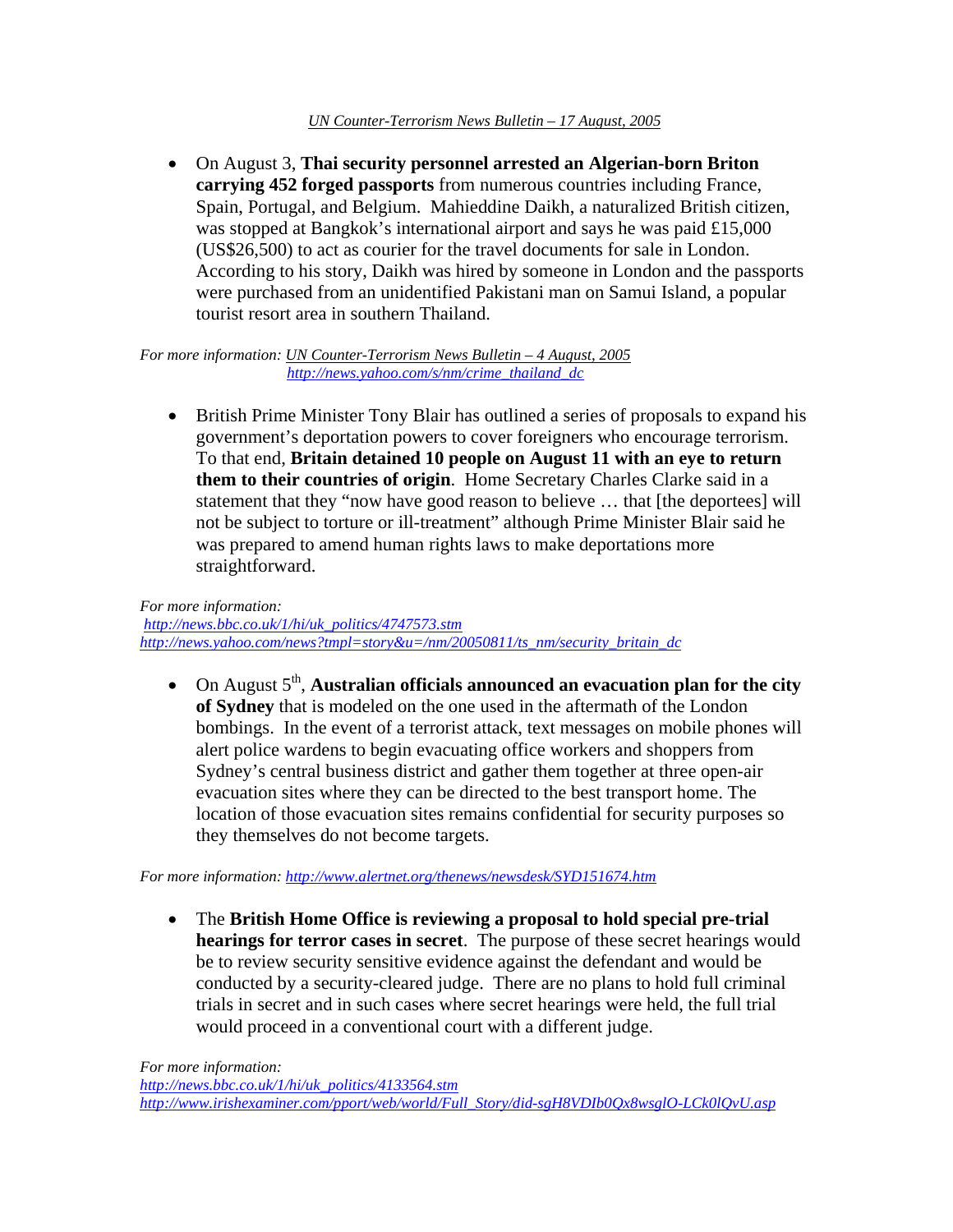• From August 9 – 16, **Panama played host to around 3,500 troops from across the region for a series of military exercises** aimed at protecting the Panama Canal against terrorist attacks and the illicit drug trade. The exercise codenamed 'Panamax 2005' included crews from United States, Canada, Chile, Colombia, Ecuador, Honduras, Mexico, Peru and the Dominican Republic and included both land and sea operations. Panamanian Justice Minister Héctor Alemán said the exercises would help secure the canal, considered by some as the "nerve center" of the world's drug trade.

#### *For more information: http://www.eians.com/stories/2005/08/09/09lead.shtml*

• **A Syrian man was charged on August 11th for plotting to attack Israeli cruise ships on Turkey's Mediterranean coast**. This development comes after Israel diverted 5 cruise ships to Cyprus from their destination in Turkey last week due to credible intelligence of just such a terrorist attack. Louasi Sakka was arrested trying to board a flight to Istanbul using a fake name and his presumed partner, Hamed Obysi, also Syrian, was caught trying to bribe Turkish border police to let him into neighboring Syria. Turkish officials have blamed a recent spate of bombings in Turkey's resort towns on the Kurdistan Workers' Party (PKK), but Israel has continued its policy of redirection in light of the new information.

*For more information: http://www.nytimes.com/2005/08/12/international/europe/12turkey.html*

• **French IT services group Steria joins Hyundai Information Technologies and Sagem as a producer of new biometric ID cards**, announced the International Labour Organization (ILO) on 18 August. Under the Seafarers' Identity Documents Convention drafted by the ILO and the International Maritime Organization that came into force from February 2005, these biometric ID cards will replace all existing local ID cards carried by some one million seamen worldwide. Although they will simplify procedures for obtaining visas and aim to increase security against the growing threat of international terrorism, they are not intended to replace passports.

*For more information: UN Counter-Terrorism News Bulletin – 19 August 2005 http://www.steria.no/fit/index.db2?id=78*

# **New Documents in OLAT**

- Resolution 1617 (2005); United Nations Security Council.
- Waiting for the Kaboom: Indicators to Watch for; John Thompson, President of the Mackenzie Insitute.

**Books**